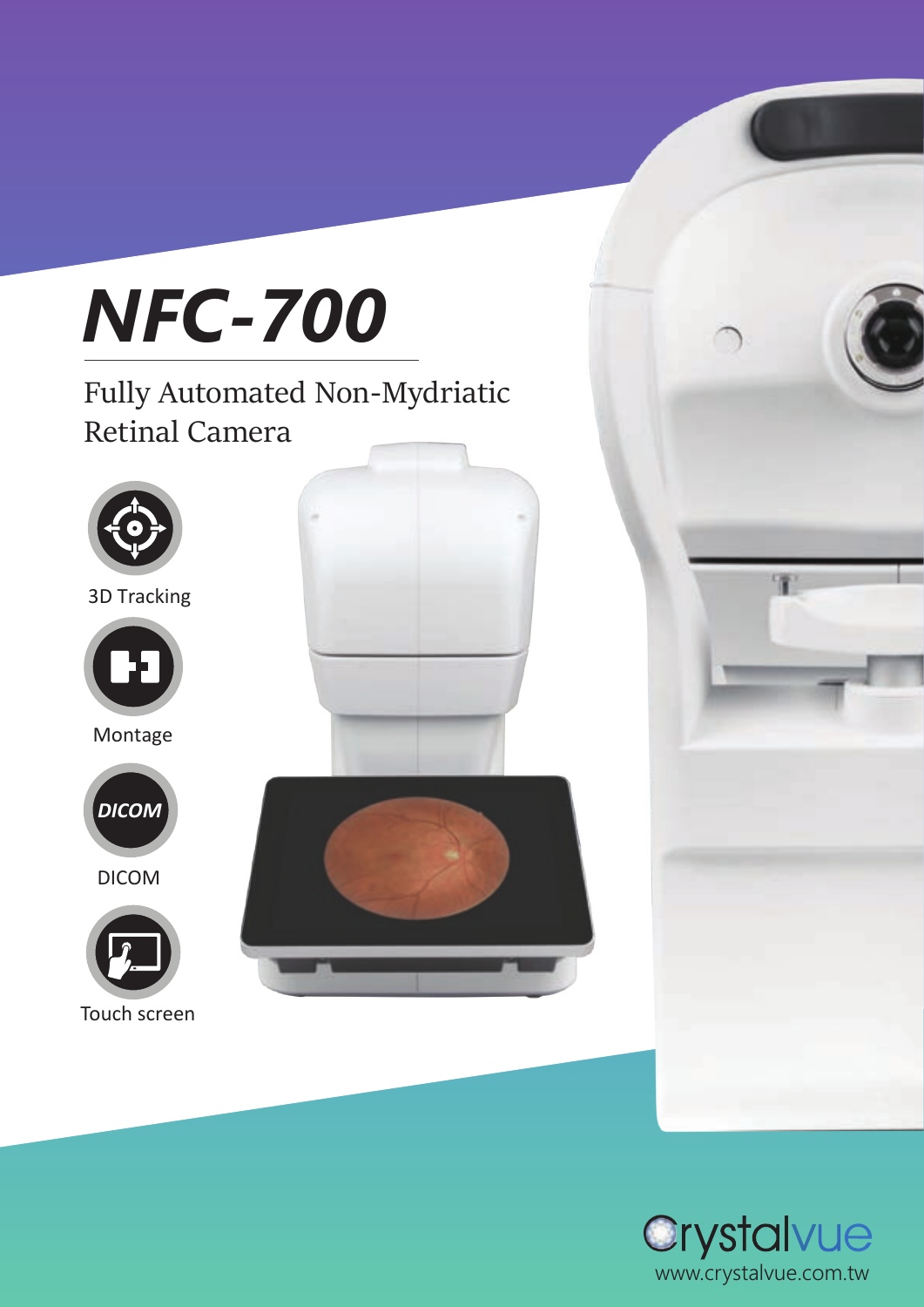# Fully Automatic Image Capture

With automatic 3D tracking and focusing, the retinal images can be captured by single tap. The full-auto-shot function shortens exam time, which not only simplifies the examination process for doctors and nurses, but also reduces the discomfort or strains for patients.



# All-in-one with Built-in Computer

NFC-700 is equipped with Windows 10 OS computer. Users are able to view, edit, and record all the information via NFC-700 without the need to connect other external devices.

# Crystalvue

## Large 10.1" Touch Screen

The large 10.1" touch screen makes it easier for users to operate. Also, image details could be seen and checked more directly and precisely through large screen. Touch panel is easy to control. Simply zoom in and zoom out to see the high quality images with two fingers.

#### Enhanced Connectivity



Users are able to store, retrieve, archive and share the digital images by USB drives or LAN. NFC-700 is also DICOM compliant, making it easy to integrate with PACS program. Users can transfer, print out or share retinal information through Ethernet, HDMI or USB.

## User-friendly Interface

The user-friendly interface design makes it simple and easy for anyone to operate. The instruction and icon are clear and straightforward. There are also more than 10 built-in languages for users to select.

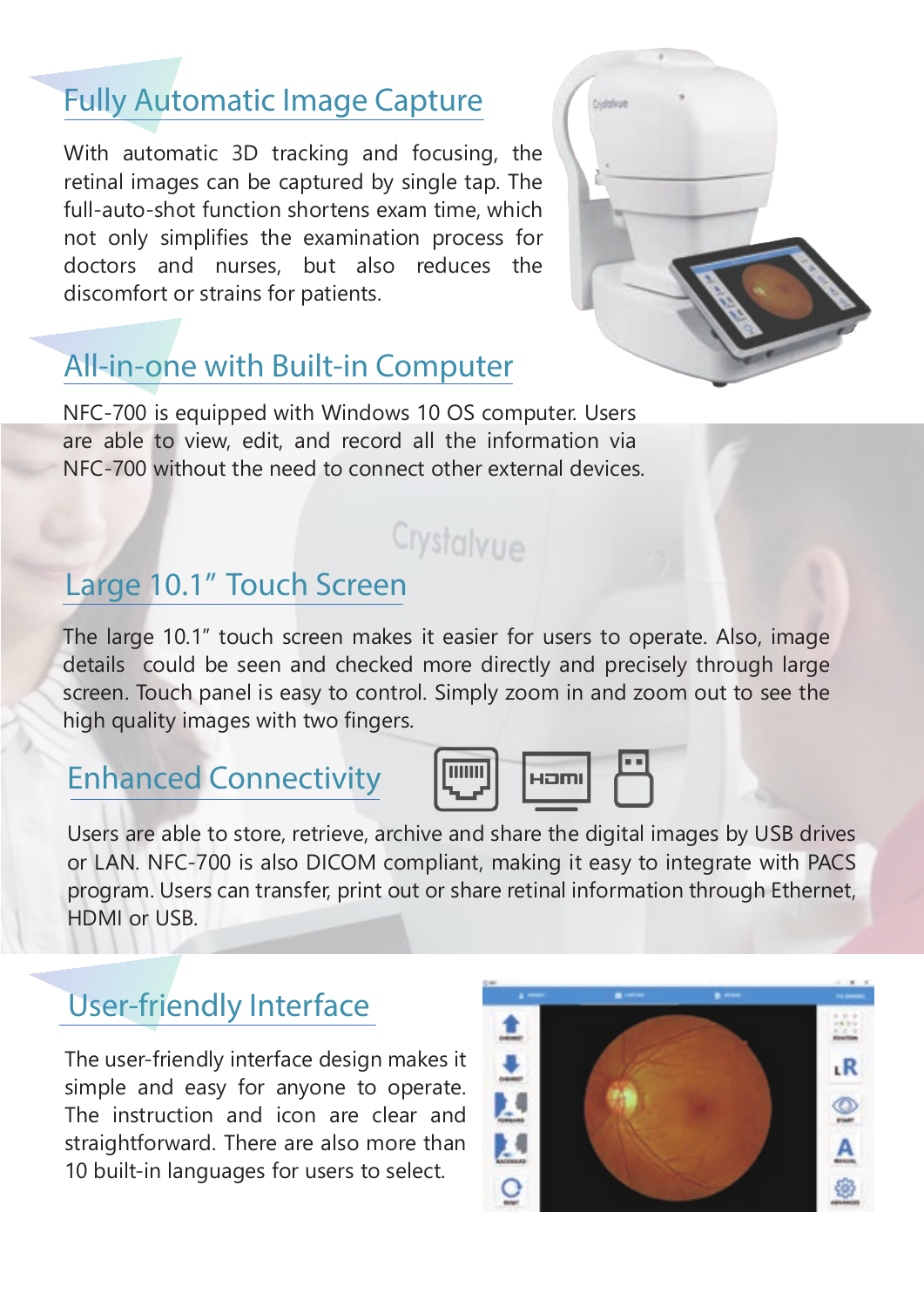# High Quality Retinal Image

With high resolution of 12 million pixels, NFC-700 captures and generates high quality retinal images. It provides retinal diagnostic staff and AI systems more precise and helpful information, which increases diagnostic accuracy and efficiency. The image can be enlarged to see tiny details. Users can also change colors or apply photo effects to the image for different purposes.







Standard Picture **Zoom to see tiny details** Cup-to-disc Function



RGB Digital Red Free





Negative Film Image

Crystalvue

## Selectable Fixation Targets and Montage

Ten internal fixation targets are selectable. The disc, fovea, macular, or other peripheral retina areas can be captured by selecting the specified fixation.